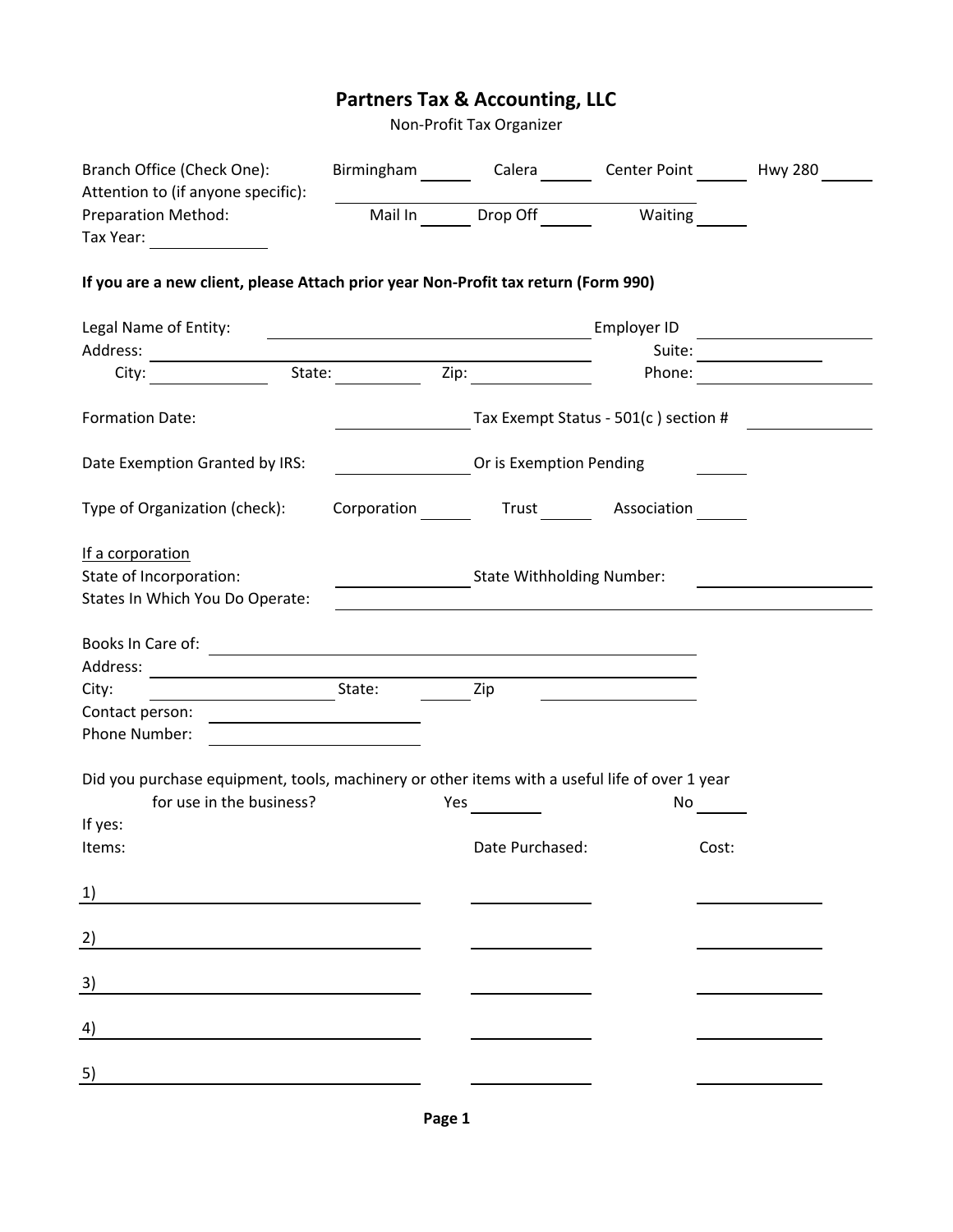## Officer, Director, Trustee, Employee Information

| Title:                                                                                                                           | Title:                                                                                                                                                                                                                         |
|----------------------------------------------------------------------------------------------------------------------------------|--------------------------------------------------------------------------------------------------------------------------------------------------------------------------------------------------------------------------------|
| Social Security #                                                                                                                | Social Security # \\esseq\\end{\sigma_{\sigma_{\sigma_{\sigma_{\sigma_{\sigma_{\sigma_{\sigma_{\sigma_{\sigma_{\sigma_{\sigma_{\sigma_{\sigma_{\sigma_{\sigma_{\sigma_{\sigma_{\sigma_{\sigma_{\sigma_{\sigma_{\sigma_{\sigma_ |
| First Name                                                                                                                       | <b>First Name</b>                                                                                                                                                                                                              |
| Middle Initial                                                                                                                   | Middle Initial                                                                                                                                                                                                                 |
| Last Name                                                                                                                        | Last Name                                                                                                                                                                                                                      |
|                                                                                                                                  |                                                                                                                                                                                                                                |
| Address                                                                                                                          | Address<br><u> Liste de la construcción de la construcción de la construcción de la construcción de la construcción de la c</u>                                                                                                |
| State $\qquad \qquad \qquad$                                                                                                     |                                                                                                                                                                                                                                |
| $\mathsf{Zip} \_\_$                                                                                                              |                                                                                                                                                                                                                                |
| Phone<br><u> The Communication of the Communication of the Communication of the Communication of the Communication of the Co</u> | Phone                                                                                                                                                                                                                          |
| <b>Base Compensation</b>                                                                                                         | <b>Base Compensation</b>                                                                                                                                                                                                       |
| <b>Bonus or Incentives Received</b>                                                                                              | <b>Bonus or Incentives Received</b>                                                                                                                                                                                            |
| <b>Other Compensation</b>                                                                                                        | <b>Other Compensation</b>                                                                                                                                                                                                      |
| Average Hours per Week                                                                                                           | Average Hours per Week                                                                                                                                                                                                         |
| Title:                                                                                                                           | Title:                                                                                                                                                                                                                         |
| Social Security #                                                                                                                |                                                                                                                                                                                                                                |
| <b>First Name</b>                                                                                                                | <b>First Name</b>                                                                                                                                                                                                              |
| Middle Initial                                                                                                                   | Middle Initial                                                                                                                                                                                                                 |
| Last Name                                                                                                                        | Last Name                                                                                                                                                                                                                      |
| Address                                                                                                                          | Address                                                                                                                                                                                                                        |
|                                                                                                                                  | City State                                                                                                                                                                                                                     |
| $\mathsf{Zip} \longrightarrow$                                                                                                   | $\mathsf{Zip}$                                                                                                                                                                                                                 |
| Phone<br><u> 1980 - Johann Barbara, martin a</u>                                                                                 | Phone                                                                                                                                                                                                                          |
| <b>Base Compensation</b>                                                                                                         | <b>Base Compensation</b>                                                                                                                                                                                                       |
| <b>Bonus or Incentives Received</b>                                                                                              | <b>Bonus or Incentives Received</b>                                                                                                                                                                                            |
| <b>Other Compensation</b>                                                                                                        | <b>Other Compensation</b>                                                                                                                                                                                                      |
| Average Hours per Week                                                                                                           | Average Hours per Week                                                                                                                                                                                                         |
|                                                                                                                                  |                                                                                                                                                                                                                                |

## **If you have more officers, directors, trustees or employees, print out extra copies of this page complete and attach.**

| Principal Officer of Organizatin:   |  |
|-------------------------------------|--|
| Officer Responsible for Tax Return: |  |

Number of Voting Directors/Trustees:

Number of Voting Directors/Trustees that are Independent (non-employees):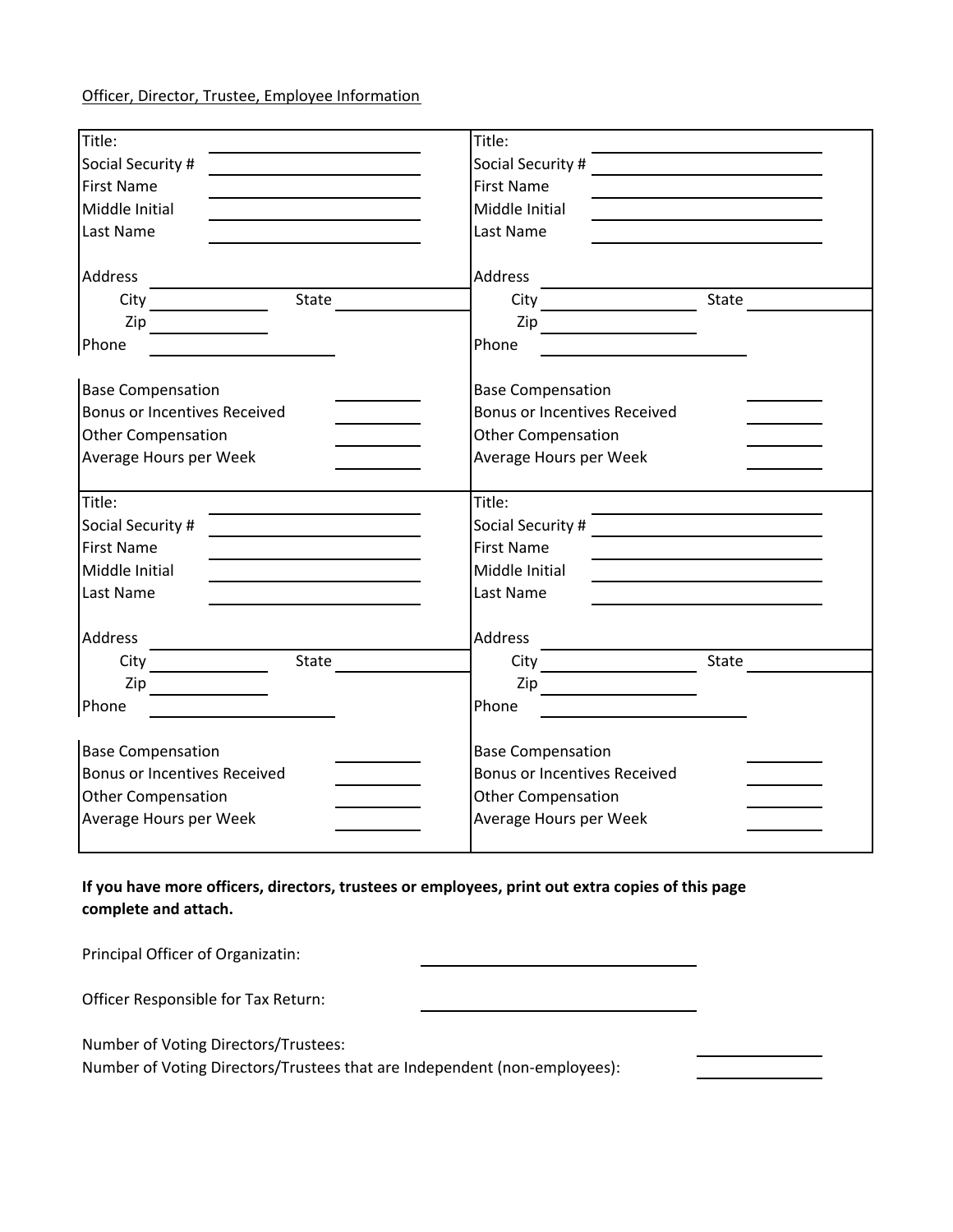|                   | Exempt Purpose and Other Information                                                                                   |      | Number of Vounteers:                                                                                |  |
|-------------------|------------------------------------------------------------------------------------------------------------------------|------|-----------------------------------------------------------------------------------------------------|--|
|                   | Primary Exempt Purpose (Organization's Mission):                                                                       |      |                                                                                                     |  |
|                   |                                                                                                                        |      |                                                                                                     |  |
|                   |                                                                                                                        |      |                                                                                                     |  |
|                   | Exempt Purpose Acheivments in Past year:                                                                               |      |                                                                                                     |  |
|                   |                                                                                                                        |      |                                                                                                     |  |
|                   |                                                                                                                        |      |                                                                                                     |  |
|                   |                                                                                                                        |      |                                                                                                     |  |
|                   |                                                                                                                        |      | Did the organization receive any contributions from a single donor (individual, organzation or      |  |
|                   |                                                                                                                        |      | business) of over \$5,000 during the year? If yes, provide the following for each such contributor: |  |
| Name:             | <u> 1989 - Johann Stoff, deutscher Stoffen und der Stoffen und der Stoffen und der Stoffen und der Stoffen und der</u> |      | Amount (FMV):                                                                                       |  |
| Address:          |                                                                                                                        |      | Type (Cash v. Goods):                                                                               |  |
| City:             | State:                                                                                                                 | Zip: | If non-cash goods, date received:                                                                   |  |
| Name:             |                                                                                                                        |      | Amount (FMV):                                                                                       |  |
| Address:          |                                                                                                                        |      | Type (Cash v. Goods):                                                                               |  |
| City:             | State:                                                                                                                 | Zip: | If non-cash goods, date received:                                                                   |  |
| Name:             |                                                                                                                        |      | Amount (FMV):                                                                                       |  |
| Address:          |                                                                                                                        |      | Type (Cash v. Goods):                                                                               |  |
| City:             | State:                                                                                                                 | Zip: | If non-cash goods, date received:                                                                   |  |
|                   |                                                                                                                        |      |                                                                                                     |  |
| Name:<br>Address: |                                                                                                                        |      | Amount (FMV):<br>Type (Cash v. Goods):                                                              |  |
| City:             | State:                                                                                                                 | Zip: | If non-cash goods, date received:                                                                   |  |
|                   |                                                                                                                        |      |                                                                                                     |  |
|                   | If more contributors of over \$5000, attach list                                                                       |      |                                                                                                     |  |
|                   | Does the organization do any political lobbying or campaigning?                                                        |      |                                                                                                     |  |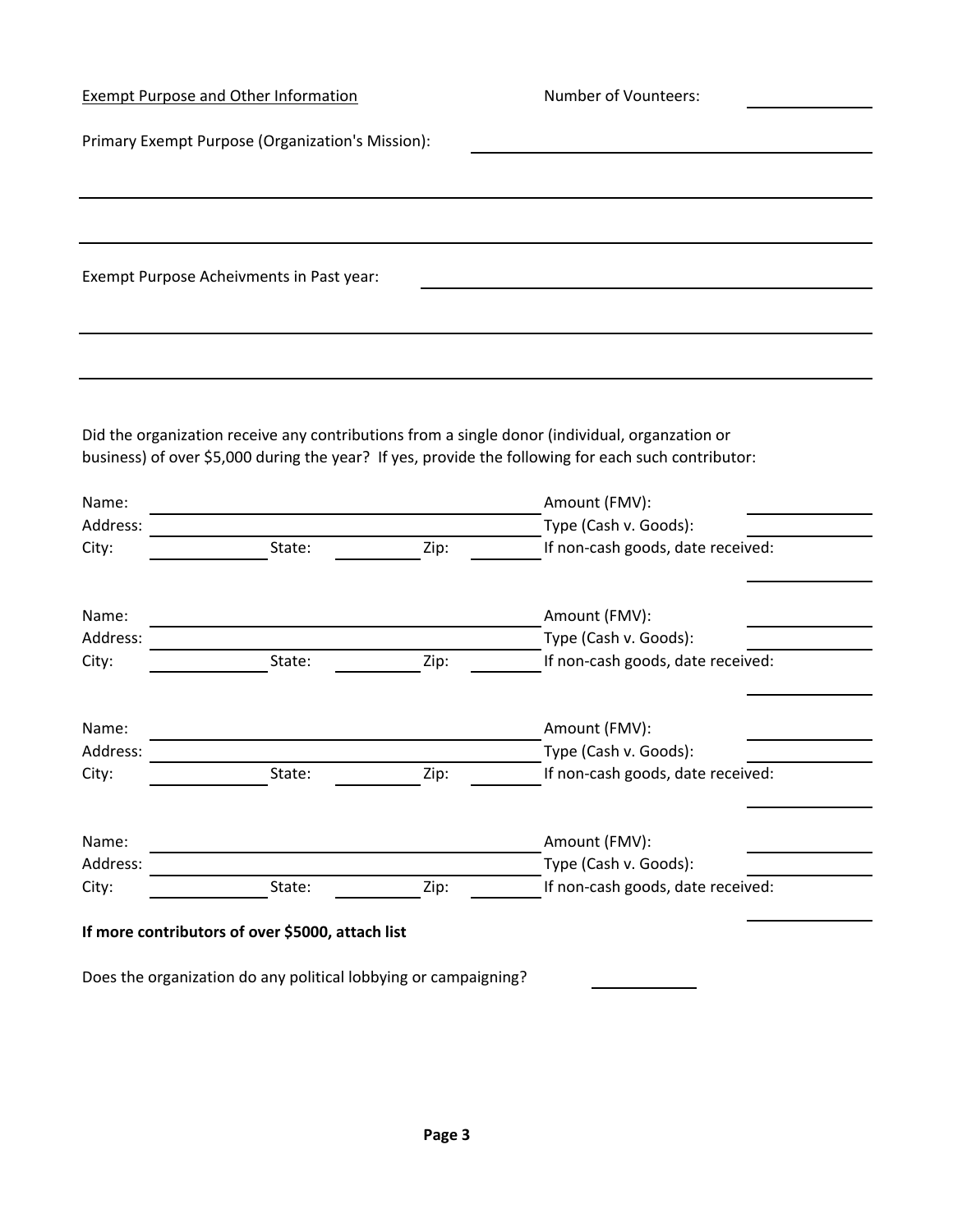**If you use bookkeeping software or a bookkeeper, attach Revenue & Expenditures and Balance Sheet OR**

**Fill out the below information**

**OR**

**If you have a bank account and credit card out of which you do all organization transactions, you may attach 12 months statements and check copies for those accounts. Additional compilation fee will be added to the cost of completing the tax return.**

| Revenues                    |                        |                                         | If your Program Revenue Involves the Sale of Goods:     |  |  |
|-----------------------------|------------------------|-----------------------------------------|---------------------------------------------------------|--|--|
| Contributions:              |                        | Gross Sales, less returns:              |                                                         |  |  |
| <b>Government Grants:</b>   |                        | Beginning Inventory (January 1):        |                                                         |  |  |
| <b>Other Grants:</b>        |                        | Purchased Inventory (less personal use) |                                                         |  |  |
| Program Revenue:            |                        | Cost of Labor:                          |                                                         |  |  |
| Membership Dues:            |                        |                                         | Cost of Directly related materials:                     |  |  |
| <b>Fundraising Events:</b>  |                        | Ending Inventory (December 31):         |                                                         |  |  |
| Investment Income:          |                        |                                         |                                                         |  |  |
| Other Revenue:              |                        |                                         | If Program Revenue is from Services/Housing/Recreation: |  |  |
|                             |                        |                                         | <b>Gross Service Revenue:</b>                           |  |  |
|                             |                        | <b>OR</b>                               |                                                         |  |  |
| <b>Expenditures</b>         |                        | <b>Gross Rent Received:</b>             |                                                         |  |  |
| Paid for Exempt Purpose:    |                        | <b>OR</b>                               |                                                         |  |  |
| <b>Benefits to Members:</b> |                        | <b>Gross Receipts for Admissions:</b>   |                                                         |  |  |
|                             |                        |                                         |                                                         |  |  |
| <b>Functional Expenses</b>  |                        |                                         |                                                         |  |  |
| Accounting                  | Insurance              |                                         | Salary/Wages                                            |  |  |
| Advertising                 | P&C                    |                                         | Sales Expense                                           |  |  |
| Automobile                  | Liability              |                                         | Security                                                |  |  |
| <b>Bad Debts</b>            | <b>Workes Comp</b>     |                                         | Software                                                |  |  |
| <b>Bank Charges</b>         | Other                  |                                         | <b>Supplies &amp; Materials</b>                         |  |  |
| <b>Cell Phone</b>           | Janitorial             |                                         | Website                                                 |  |  |
| Commissions                 | Cleaning               |                                         | <b>Taxes</b>                                            |  |  |
| Computer                    | Legal & Prof           |                                         | City                                                    |  |  |
| Consultants                 | Marketing              |                                         | Franchise                                               |  |  |
| Collection costs            | Meals & Ent            |                                         | Property                                                |  |  |
| Delivery                    | Meeting/Seminar        |                                         | Personal Property                                       |  |  |
| Discounts given             | Office Exp             |                                         | Licenses                                                |  |  |
| <b>Dues</b>                 | Parking & Tolls        |                                         | Telephone                                               |  |  |
| Ed & Training               | <b>Payroll Process</b> |                                         | Tools                                                   |  |  |
| <b>Empoyee Benefits</b>     | Permits/Licenses       |                                         | Travel                                                  |  |  |
| Freight                     | Postage/Shipping       |                                         | Uniforms                                                |  |  |
| Fuel                        | Printing               |                                         | <b>Utilities</b>                                        |  |  |
| Gifts                       | Recruiting             |                                         | Waste Removal                                           |  |  |
| Health Ins                  | Repairs & Maint        |                                         | Other                                                   |  |  |
| Ind. Contractors            | Rent                   |                                         |                                                         |  |  |
| Interest                    | <b>Building</b>        |                                         |                                                         |  |  |
| Internet                    | Equipment              |                                         |                                                         |  |  |
|                             |                        | Page 4                                  |                                                         |  |  |